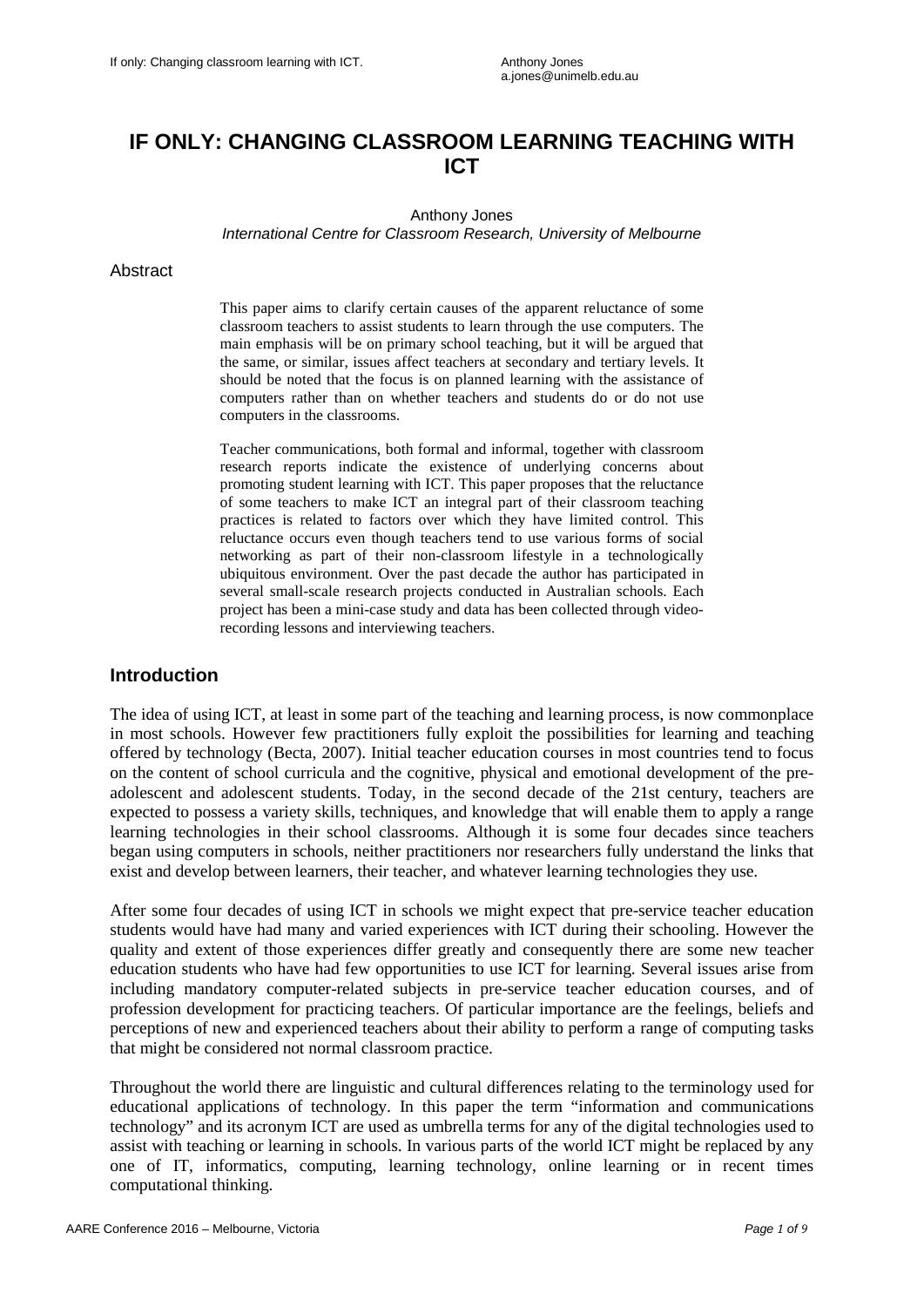# **Background**

Over the past half century schools in both developed and developing countries have been acquiring increasing numbers of computers for student use. A recent study of information and communications literacy in Australian schools (De Bortoli et al., 2014) reported that the ratio of students per school computer in Australia was 3, while the ICILS average was 18. This would suggest that teacher and student access to computers is good in Australian schools.

At the same time the nature and style of educational software has changed dramatically. The first wave of educational software was characterised by text-based drill and practice programs that have been replaced by investigative or exploratory programs that often make extensive use of multimedia. As tablet computers become more common, especially in primary schools, it is interesting to note that many of the apps (tablet applications or programs) are very instructive and regulatory in nature and do not allow learners to have control of what, how and how quickly they learn. It was reported in an Australian national study of student ICT literacy that "there has been a decrease in the performance of students at both Year 6 and Year 10" (ACARA, 2015, p.117). This result for 2014 was different to the increases in ICT literacy recorded by both year levels in the earlier assessment cycles of 2005, 2008 and 20011.

One consequence of developments in hardware and software is that teacher education programs have had to undergo significant changes in their approach to educational computing. More than a decade ago it was common to read that surveys of teachers identified the major restrictions to classroom ICT use as a lack of teacher confidence in ICT use, and a perceived lack of access to quality resources such as hardware, software, and professional training. Similar barriers to classroom use of ICT by teachers continue to be reported in studies from a variety of educational systems, including Yildirim (2007), Drent and Meelissen (2008), Binglimas (2009), Morris (2011) and OECD (2015). Venezky and Davis (2002) conducted a project for the OECD that involved 94 case studies from 23 countries. They found that "successful implementation of ICT depends mostly upon staff competence in the integration of ICT into instruction and learning" (p.11), and noted that while it is rare for technology by itself to act as a catalyst for school change, technology can be a potent lever for planned change implementation. Discussing the internet and education they state that a "quality issue relates to the pedagogy employed in educational sites on the WWW" (p.33), and note that teachers who are neither aware nor competent with pedagogical strategies appropriate for using technology to enhance teaching and learning are unable to make effective use of what is available on the internet.

Several more recent large scale national and international studies have investigated computer access both at and outside school, uses and perceptions of use of computers for teaching and learning, and ICT related knowledge and skills. While the majority of these studies have focused on learners, they have also reported on school and teacher use of technologies. A suggestion from several studies is that teacher education has not been able to keep up with the pace and scope of technological change in schools and society. One of these studies OECD (2015) includes the comment "For the first time, today's parents and teachers have little, if any, experience with the tools that children are going to use every day in their adult lives" (p. 185). The report also argues that "difficulties in locating highquality digital learning resources from among a plethora of poor-quality ones, a lack of clarity on the learning goals, and insufficient pedagogical preparation for blending technology meaningfully into lessons and curricula, create a wedge between expectations and reality" (OECD, 2015, p.190).

In many countries there is ongoing debate concerning the place of the use of digital technologies in schools. The OECD (2015) research investigated how students are being prepared for life in a technologically enhanced world. In relation to student reading, writing and mathematics it was argued that students need to be proficient both with and without technology, and noted that "greatest benefits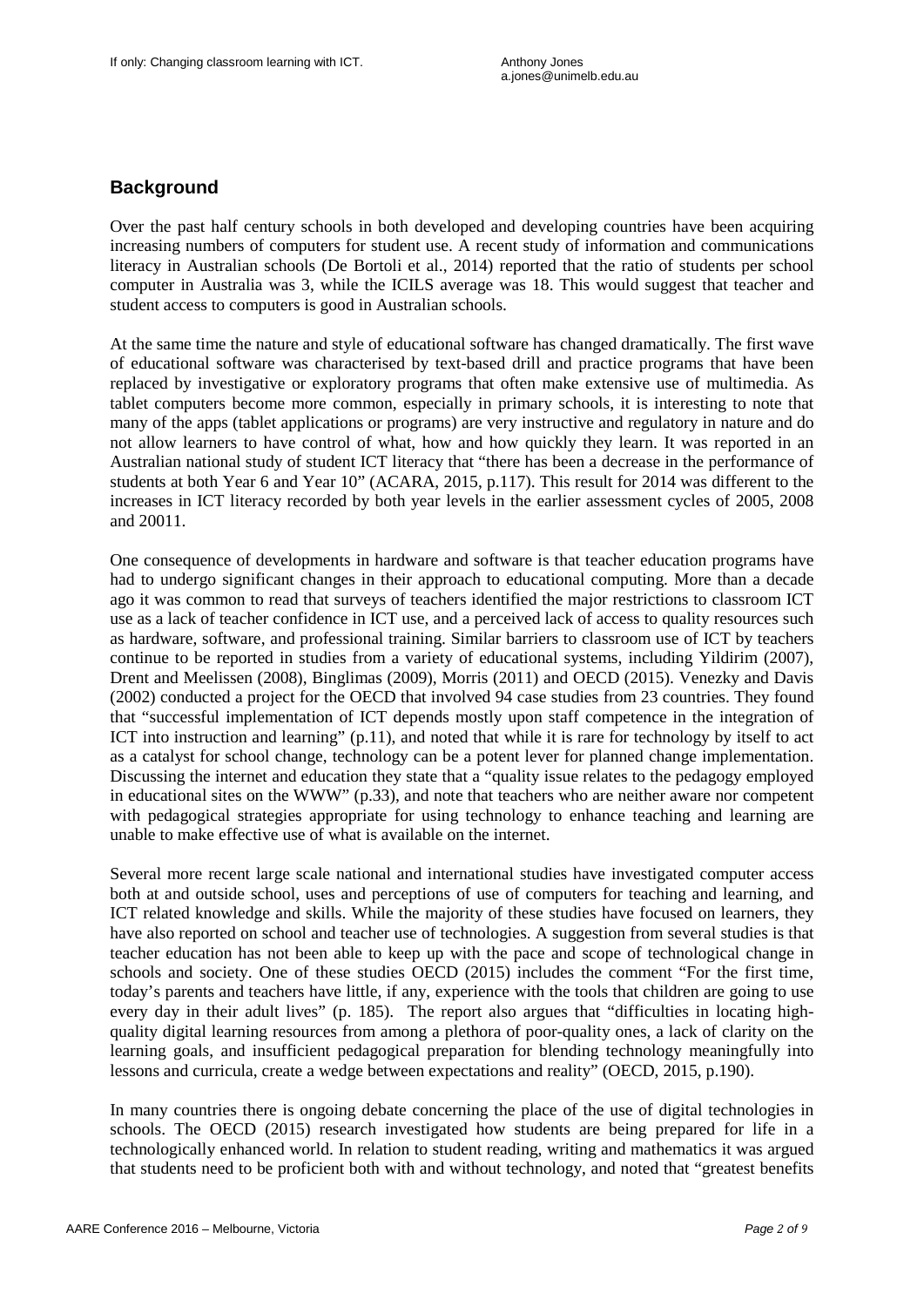accrue to those who have the ability to design digital solutions, adapting or creating machine algorithms to fit one's needs. These capacities build on advanced reasoning and problem-solving skills and require good mastery of symbolic and formal language" (p.187).

Programming (coding) is another issue that is the subject of debate. In their report update into computer programming/coding in 21 countries Balanskat and Engelhardt (2015) noted that: digital computing for students was listed as a priority in 19 of the 21 participating countries; that while coding was listed as a priority in 10 countries, in many others it was integrated with other ICT skills throughout the curriculum; and 10 countries integrated coding at primary level as well as at secondary. Moves to integrate computer programming into the school curriculum raises many issues for teachers, particularly primary teachers and secondary teachers of non-ICT subjects. "The picture as regards supporting teachers in teaching coding is diverse: official training as part of initial or in-service training exists but to various extents and is often coupled with offers from industry – but is this sufficient?" (Balanskat & Engelhardt, 2015, p.15).

The new Australian curriculum includes possibilities for types of programming from mid-primary level. For example, the following is in the Digital Technologies Processes and Production Skills description for Years 3 and 4**:** "Implement simple digital solutions as visual programs with algorithms involving branching (decisions) and user input" ACARA (2015b).

Recent reports arising from large-scale national (ACARA, 2015a; De Bortoli et al., 2014) and international (OECD, 2015) research projects clearly indicate that there are issues relating to both student and teacher use of ICT in education. Two of these issues relate to number of computers available to students in school and at home, and the number of times students are given able to access computers at school.

| avie i               |                                          |                                                                       |      |             |
|----------------------|------------------------------------------|-----------------------------------------------------------------------|------|-------------|
| Country              | Ratio of students per<br>school computer | Percentage of students using computers at least once<br>each week at: |      |             |
|                      |                                          | School                                                                | Home | other place |
| Australia            | 3                                        | 81                                                                    | 87   | 9           |
| Rep. of Korea        | 20                                       | 18                                                                    | 71   | 30          |
| Thailand             | 14                                       | 66                                                                    | 59   | 31          |
| <b>ICILS</b> average | 18                                       | 54                                                                    | 87   | 13          |

### Table 1

# *Year 8 comparative computer use (De Bortoli et al., 2014, pp 69, 117).*

Australian data collected in 2011 indicated that 90% of Grade 6 students used computers one or more times each week at home compared with 85% at school. This is in line data from the 2013 ICILS study (De Bortoli et al., 2014) where the figures for Year 8 Australian students were 87% at home and 81% at school. As an international comparison, the figures for the Republic of Korea were 71% at home and 18% at school, and for Thailand 59% at home and 66% at school.

One of the difficult challenges facing teachers and school administrators is overcoming the following dilemma: "In schools as well as in other organisations, technology often increases the efficiency of already-efficient processes, but it may also make inefficient processes even more so" (OECD, 2015, p.190). In simple terms the question becomes, 'How can teachers utilise some of the opportunities offered by modern technologies to improve both their teaching and student learning?' While there is no single or straightforward answer to this question, there are things teachers can do in their use of technology that will benefit both teacher and learner.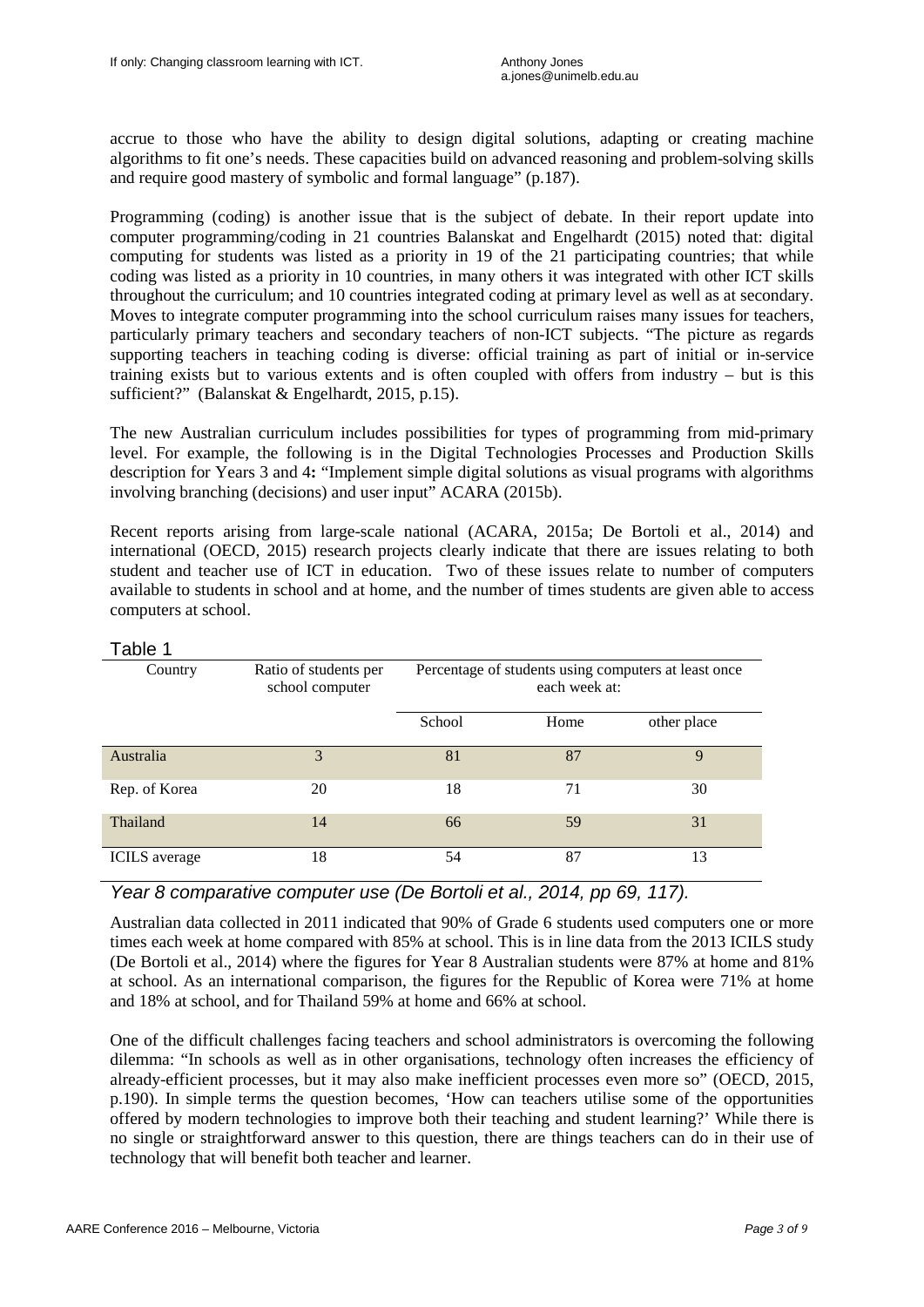A survey of Australian teachers in 2010 found that the average age of primary teachers was 42.1 years and secondary teachers 44.5 years (McKenzie, et al., 2011, p.24). This appears to imply that few current Australian teachers experienced learning with computers when they were students, and so they lack personal experiences to draw on when they teach with technology. This is very different to a range of subjects they would have studied for up to thirteen years at school. For many teachers teaching with technology is conceptually different to teaching in any other mode or subject area.

The national and international reports referred to in this paper make it clear that while Australian governments and parents have spent substantial amounts of money on providing access to digital technology available for use in schools by teachers and learners, there appear to be no measurable improvements in teaching or learning. There are several ways to approach and interpret these findings. One superficial and political approach that will not be pursued here is to take the findings as reported in the popular press at face value, and blame previous governments and administrations for wasting precious resources.

# **Case studies**

In similar, but different, contexts to the two case studies presented in this paper, the author has investigated classroom use of ICT through video-recording and analysing lessons (Jones, 2010). This style of research has been implemented with primary and secondary school classes, and with experienced and beginning teachers. In both case studies data was collected in several ways, including classroom video-recording, observations by the researcher, and interviews with teachers. Although on a much smaller scale, this type of research fits in with the overall approaches and interests of the International Centre for Classroom Research (ICCR) based within the Graduate School of Education at the University of Melbourne.

Between 2010 and 2015 the author participated in two research projects in which data on teacher use of ICT was collected. In one project teachers were encouraged to use Web 2.0 applications to connect with students from their class who were in hospital for extended periods but wished to continue their education. In the second project teachers in a suburban primary school were observed and interviewed about their perceptions of online and paper-based testing that their students were taking. A different aspect of the teacher perceptions was investigated a year later when the same teachers were asked about their beliefs and attitudes to assessing multimedia stories generated by their students.

Academic staff members of a university that promotes research are both expected and able to conduct research in local schools. Some aspects of these projects are of relevance to this paper. One research project was based at a hospital for young people up to 16 years of age. Consequently the participating students between them covered the whole spectrum of primary and secondary schooling. The second project was undertaken at a government primary school located in a suburb on the northern fringes of Melbourne. From the perspective of the teachers involved there was a significant difference between the two projects. Teachers in the Hospital school project voluntarily agreed to participate and had the option of dropping out of the study, while those in the Primary school project participated following a recommendation from the school administrators that was agreed to at a staff meeting.

# Case study 1: Hospital school

Commencing toward the end of 2007, Link 'n Learn was an Australian Research Council funded project based at the Education Institute of the Royal Children's Hospital (RCH) in Melbourne. The hospital caters for young people up the age of sixteen years, and Link 'n Learn investigated how applications of digital technology could be used to connect hospitalised students with their teachers, schools and peers. The Education Institute is part of the RCH and has developed from a traditional hospital school. It has an interest in research, and was a partner in Link 'n Learn with Melbourne University's Graduate School of Education.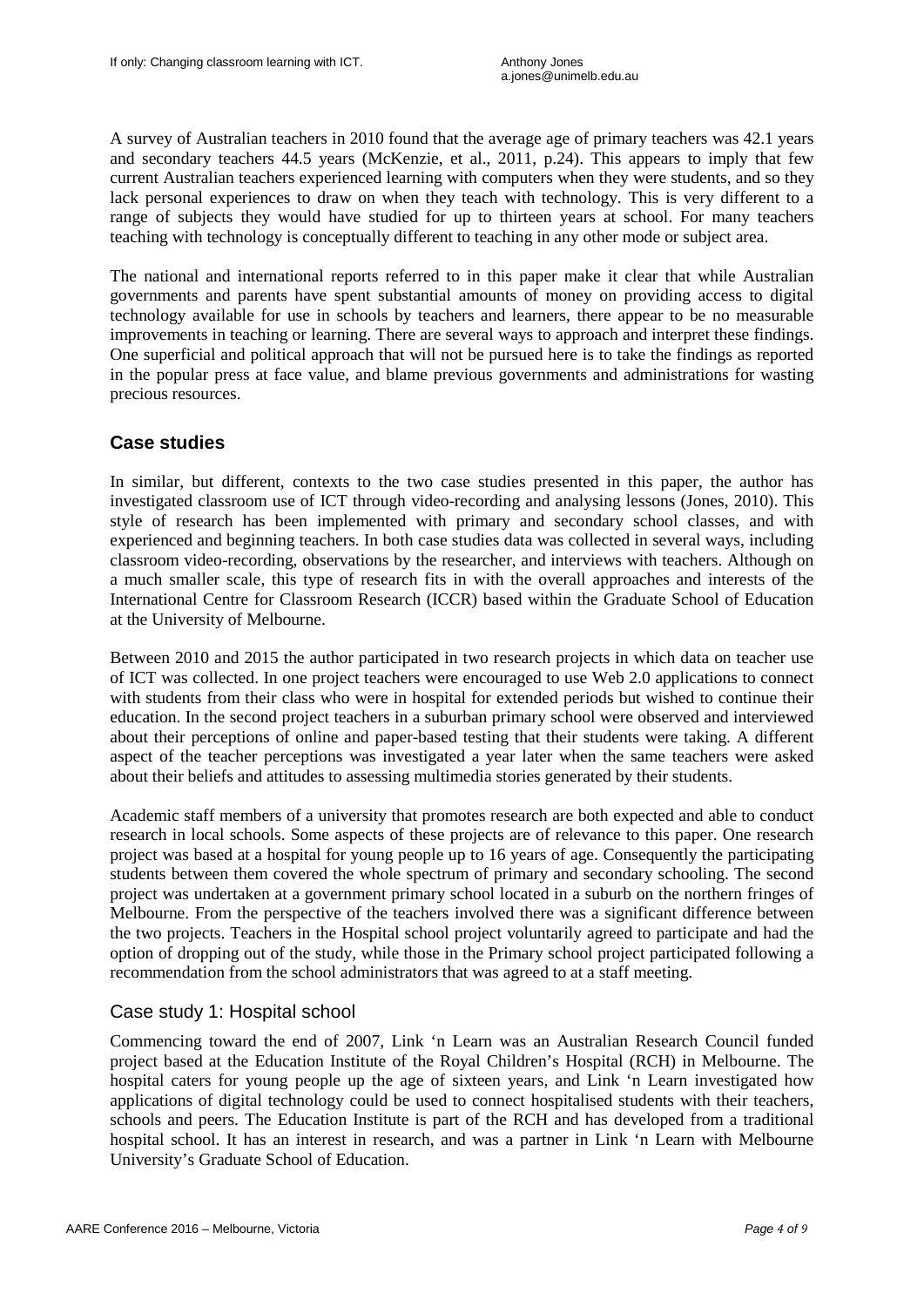Link 'n Learn worked with students, both primary and secondary, who missed extended periods of school because of an illness. As soon as the medical staff agreed, members of the Education Institute staff contacted the young patients and discussed options for continuing their education while in hospital and at home recuperating. Many of the young people who wanted to use digital technology to establish ongoing contact with their schools agreed to become part of Link 'n Learn.

While these students were willing to explore how to learn in an online environment, there was a much lower level of acceptance and use by teachers. Interviews conducted with teachers indicated that often they were reluctant because they felt they possessed neither the technical nor the pedagogical skills needed to translate face-to-face classroom teaching into one-on-one online teaching.

One of the most significant findings from Link 'n Learn was the almost unanimous desire of young people forced to miss school because of a chronic illness to continue their education. The resilience shown by these young people in overcoming uncertainty and pain as they struggled to study was largely unexpected by the researchers, the medical staff, or parents. Link 'n Learn took this finding and attempted to utilise and build on it in order to the young people hospitalised with a chronic illness to continue their education at some level. Digital communications technology such as video conferencing was used to connect hospitalised young people to schools, teachers, and peers. This led to instances of intermittent visual contact between young people and some of their peers as well as pseudo attendance at lessons where the hospitalized student was not seen by the teacher or the class.

An unexpected teaching/learning problem confronts many teachers when one of their students is diagnosed with a chronic illness and consequently misses an extended period of schooling. Although in their private lives most teachers use digital technologies for social networking and other internetrelated activities, they do not appear able to adapt the affordances of these online technologies to make teaching and learning more engaging and effective for themselves and their students. The use of terms such as digital native (Prensky, 2001) to describe young adults, including new teachers, is inaccurate because they are not dependent on technology, especially in the work and study that constitute the major activity in their life. For new teachers a normal day would consist of at least eight hours at school, then time spent travelling, eating, sleeping, and finally socialising personally or electronically if there is any time left.

# *Blended learning*

The Link 'n Learn research project has been outlined in the previous section of this paper. Kev was one of the student participants in Link 'n Learn, and while his story has been reported elsewhere (Jones, 2011), it is a good example of how teachers and schools can overcome issues when they make the welfare of the student their prime focus. Kev spent Wednesdays at the RCH having treatment for a chronic illness, forcing him to miss two English classes. His English teacher, Tina, was not only parttime at Kev's school, but she had never used ICT in her teaching. With some very directed assistance from both the school and the Education Institute Tina eventually overcame her technology concerns.

At the start of a school term, Kev began connecting to Tina and the English classes using a Web-based video conferencing application. Kev's laptop was on loan from the Education Institute who also provided access to the Web-based software and a radio microphone for Tina. Teachers in government schools are provided with a laptop computer. Initially, Tina tried using the camera and microphone built into the laptop, but this was unsuccessful because if she moved around the room Kev could not see or hear her. When this was discussed at a meeting with the school Welfare Officer, the school head of ICT and a representative of the Education Institute, it was decided to acquire a radio microphone and to time-table an assistant teacher with Tina for the two Wednesday English lessons. The assistant teacher was trained to move the camera to follow Tina, and also to respond to any questions or comments Kev made via the messaging section of the software.

For the final two terms of the school year this system continued to be an effective means of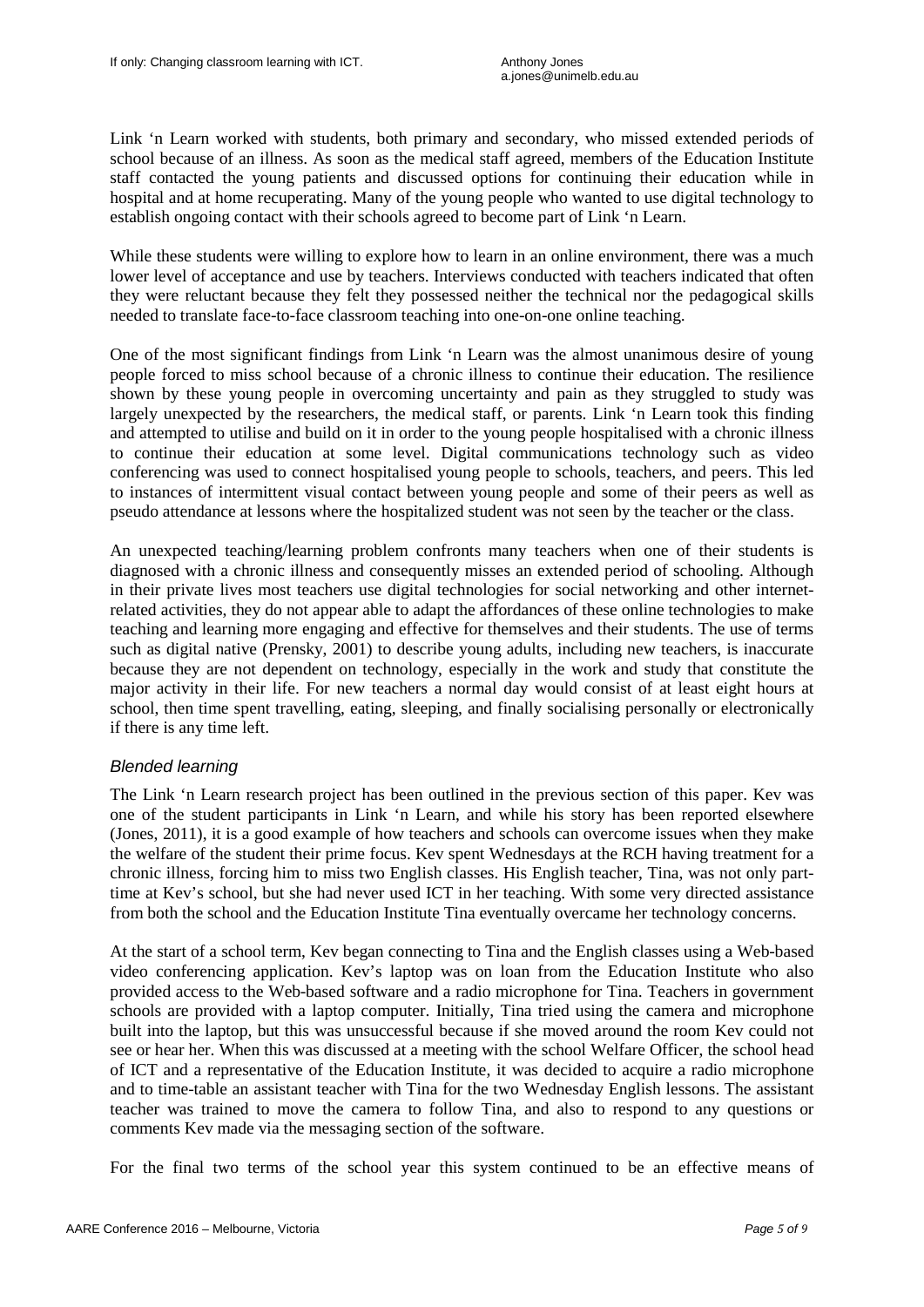communication and teaching in an online environment. It resulted in Kev satisfactorily passing the subject and being able to continue his schooling the following year. All of this was only possible because the teachers concerned sought and found solutions to issues relating to teaching and learning in an online environment, how to enable an absent student to be both a member of the class and special case, and how to adapt to new technology that they had not used before.

# Case study 2: Online and multimedia assessment

#### *Online and paper-based assessment in mathematics*

As noted in an earlier section, Australian students, teachers and education systems have a very high level of access to digital technologies. However surveys of technology use in primary school classrooms reveal that students spend very little learning time using this technology. Taking place in a medium sized government primary school, this research project aimed to investigate the perceived and actual differences of students between paper-based and computer-based testing.

The initial research plan was that students in grades 4 and 6 would sit for two mathematics tests, one paper-based and the other online. Both tests were versions of the Progressive Achievement Test in Mathematics (PATMaths) and were developed by the Australian Council for Educational Research (ACER) and were claimed to be normatively equivalent. Almost all assessment of Australian school students is paper based. However there are computer-based or online tests available to teachers. The participants in this study had used some forms of online testing available to government schools. In addition to the results from the ACER tests, data was collected through informal focus group discussions with students and unstructured interviews with the class teachers of the students.

A number of surprising and disturbing results arose when student results for the two tests were compared. Perhaps of most significance were the poor perceptions and beliefs expressed by both students and teachers toward the relevance in meaningfulness of online testing. These perceptions could be summarised as the existence of a dichotomy – paper-based tests were real and important while online tests were like a game and were therefore not important. Student results from the two modes of testing were disparate. In addition only the results from the paper-based test bore any correlation to results from the national testing (NAPLAN) that the students had previously undertaken.

Students were video-recorded while undertaking the online tests and two surprising observations came from the analysis of this data. First, very few students made any attempt to use the paper and pen provided for calculating or sketching, unlike what was observed when the tests were paper based. The second surprise related to the behaviour of teachers when they supervised an online test. Even though each teacher turned the video camera on when their students were ready to start the online test, there is evidence of teachers allowing students to talk, to look at another student's screen, or even for the teacher to provide assistance to a student.

The discrepancy between student results and teacher reactions to the two forms of testing caused the researchers to obtain permission from ACER to re-administer the online test, but in a paper-based format. This occurred several weeks after the original testing. The student results from this final test correlated closely with their results from both the original PATMaths paper-based test and the previous year's NAPLAN Mathematics test.

In summary, both the teachers and the students in the online assessment research project had some ICT knowledge and skills. Additionally all were used to the requirements of formal testing and assessment, and respectively regularly supervise or undertake computer-based and paper-based forms of assessment. However the research data demonstrated that both teachers and students behaved in unusual and unacceptable ways during online testing. Data collected from the interviews and discussions following the online testing clearly indicated that both teachers and students perceived a significant difference between paper-based and computer-based assessment. There was general agreement that paper-based assessments were "serious" and required a specific set of behaviours.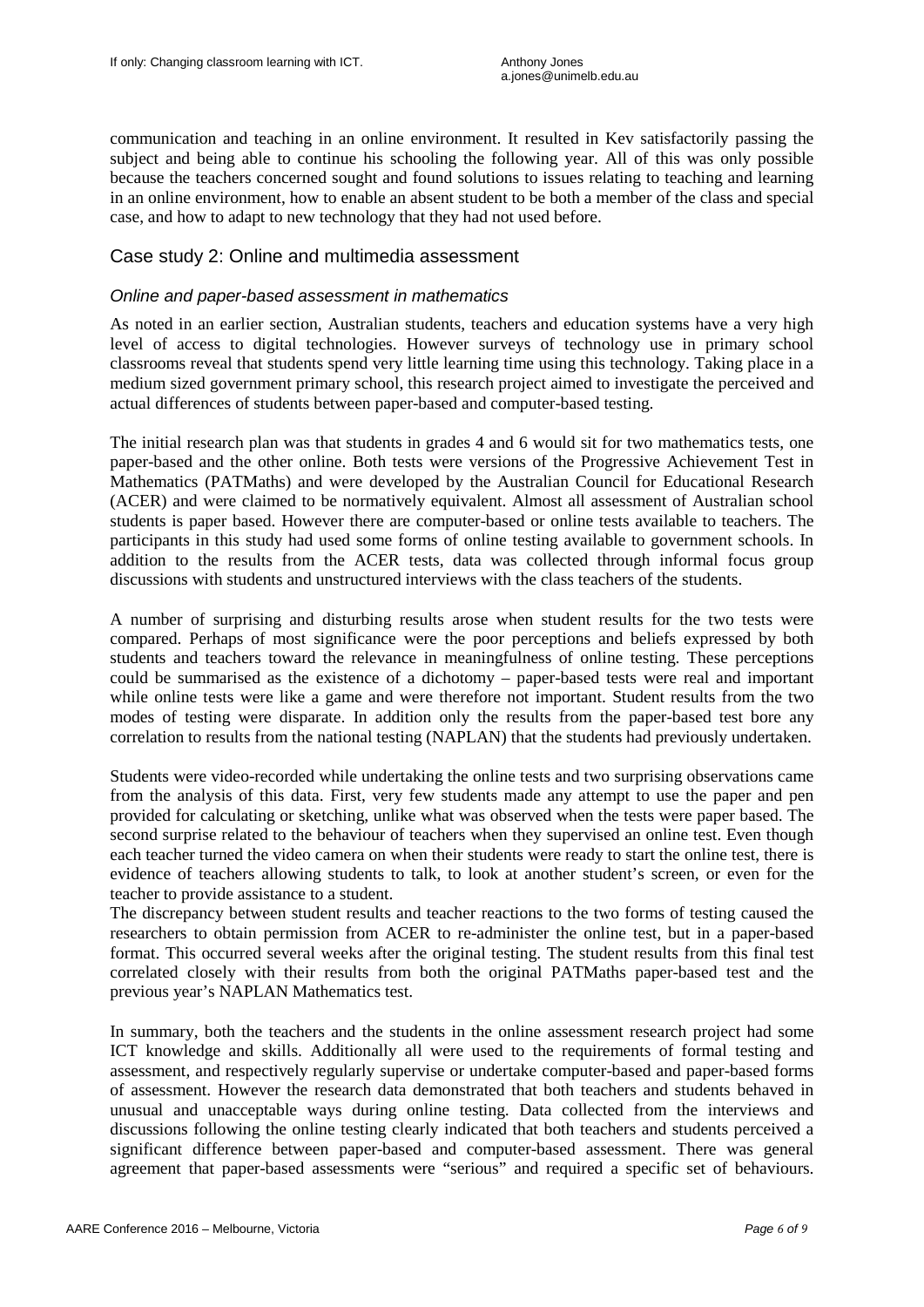However computer-based assessments appeared different, and students in all six classes involved in the project perceived this mode as being similar to playing a computer game.

#### *Assessing a new form of student work*

At this primary school the participating teachers were either in their forties or were younger. They had government supplied laptop computers, and taught in classrooms with up to six desktop computers for student use, and all were expected to plan and teach at least one lesson each week in a school computer room. While the teachers might not have been technology wizards, all had attended several ICT professional development courses and were believed (by the school leadership team) to be capable of conducting lessons that involved using ICT to assist student learning. The school was located in a low socio economic area that had a large migrant population. In addition, almost all families work very hard trying to pay off a house mortgage and settle into an acceptable lifestyle. Not surprisingly very few students in the research project had a personal computer at home, although in excess of 80% reported that they had shared access to a home computer. As noted above, all students at the school were expected to use computers in their classroom and in the school computer room.

A year after the mathematics testing project described above, a group of students who had not been in the project because they were in Grade 3, were introduced to a multimedia software package that was new to everyone and were asked to create a multimedia story focusing on mathematics. Most produced an explanation of a mathematical fact with some examples. However several produced a story that involved mathematics, such as sharing a pizza as a fraction activity, or starting off with a given number of objects such as pets or toys and then selling/donating/losing various numbers of them.

Examples of the multimedia stories were presented at a staff meeting, and teachers were asked to discuss how they might be assessed. A majority of teachers said they would not set such a task as they had no idea how to mark and report on multimedia artefacts. This did not change even after the class teacher showed the assessment approaches he used. Even more confusion occurred when it was asked if multimedia artefacts could be assessed for more than one subject, such as mathematics, technology and English.

# **Discussion**

Three issues that both experienced and beginning teachers have reported as being root causes of problems with using and integrating ICT into teaching are:

- These teachers did not learn with ICT when they were school students.
- Pre-service teacher courses focus on techniques for teaching whole classes in face-to-face mode, and never on teaching individuals online.
- Educational hardware and software available is continually changing.

When busy classroom teachers were asked to take on the additional burden of using digital communications technology to teach in an online mode for a student who was absent for an extended period, the second of these issues caused many problems. Other teachers, who had never taken an online test as a student or a teacher, were observed demonstrating very different approaches when they supervised students undertaking online and paper-based assessment tasks. These and other examples are discussed in the following sections, and implications for both teachers and students are explored.

#### Issue One: No experience as a learner with technology

Although computers have been used in classrooms and other educational settings for more than four decades, data collected from teacher interviews in the two projects referred here indicates that many current classroom teaching have little if any personal experience of learning with ICT. Even teachers currently in initial teacher education courses report that while they used computers in their secondary schooling, they have difficulty categorising any of it as being educational.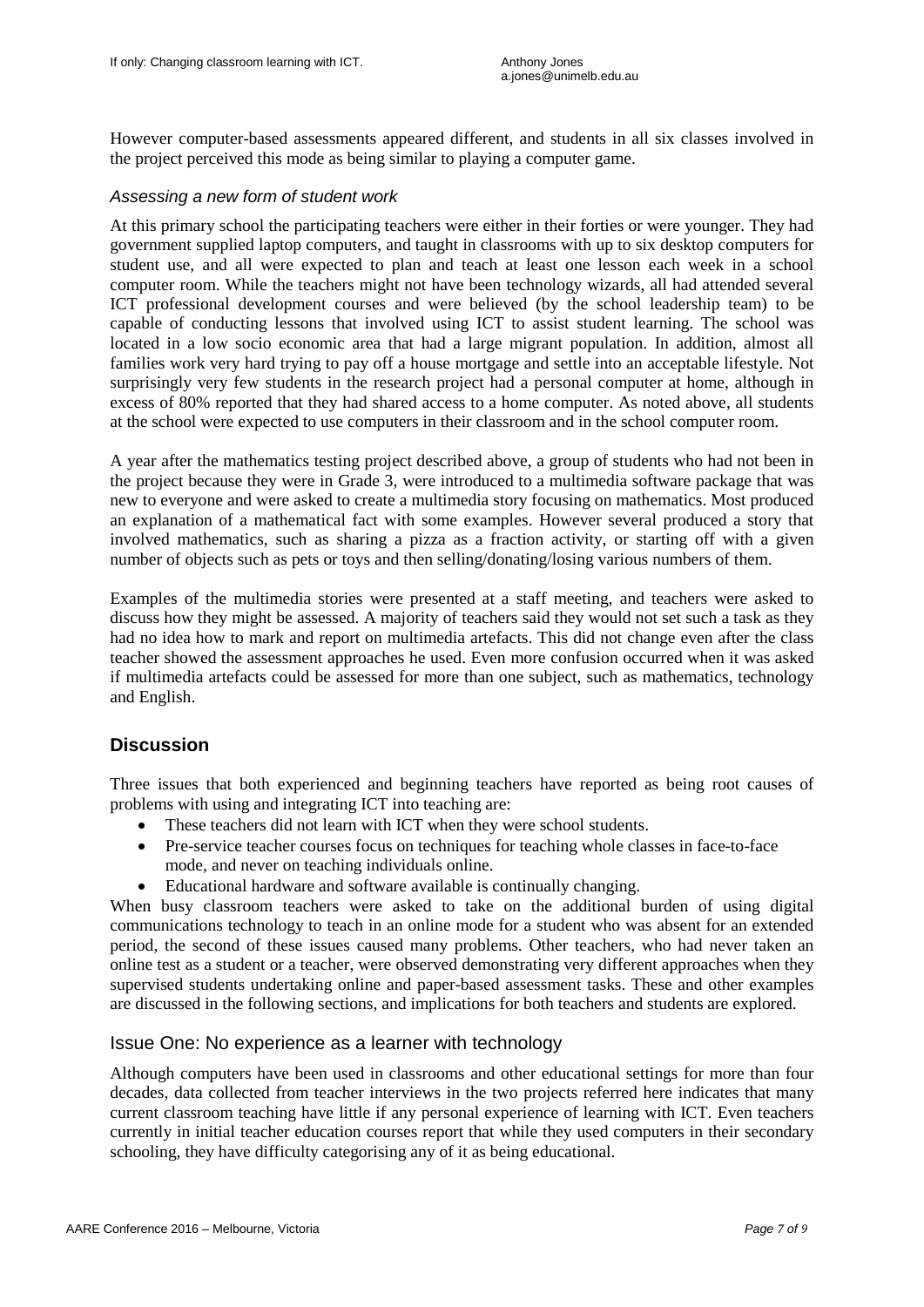This lack of personal experience in learning with ICT appears to be partly a consequence of a lack of computers in the secondary classrooms of five years or more in the past. All teachers interviewed remember their school having a computer lab or room, but also recollect that typically they were timetabled into it on a weekly or fortnightly basis. They have few memories about what they did with computers apart from playing games.

Prior to the general introduction of wireless networks and laptops or netbooks into schools, it was difficult for teachers to create lessons that enabled every student to learn with the assistance of digital technologies when it is most appropriate.

### Issue Two: Teachers are trained to teach classes in face-to-face mode

Initial teacher education courses focus on teaching a class or group of students, as this is the most common occurrence in schools. Little or no attention is given preparing new teachers to teach in oneon-one context, with or without technology. Beginning teachers might be introduced to the idea of have several groups within a class, but not of working with an individual learner.

Similarly, because of traditional school practice, new teachers are not taught how to teach in online environments. Many providers of initial teacher education offer some form of online learning, but it does not seem to be related in any way to teaching online. The focus is completely on face-to-face teaching and learning.

# Issue Three: Technology Is constantly changing

While this is inevitable and has become a fact of life in the twenty-first century, new technology can confuse users. The development of Web 2.0, and more recently of Web 3.0, has resulted in teachers having again to rethink and re-adjust their pedagogy and classroom practice. Currently many education systems work on a three-year changeover for teacher and student computers. While educational hardware might remain more or less constant for three years, this is not the case for educational software.

It appears that not all education systems are able to provide appropriate ongoing teacher development in ICT that keeps teachers abreast of current developments. One possible solution is to control the introduction of new hardware and software into a school system, however this is not acceptable to parents, students, and many teachers.

Even though many teachers use a variety of social media as part of their daily personal life, this use does not automatically translate into classroom protocols and practices. For example, using software such as Skype to communicate with family and friends does not necessarily assist teachers to teach online using video conferencing hardware and software.

# **Conclusion**

Although participants in the studies reported on here were located in Australia, it is likely that similar results could come almost any developed country. Computer access and use at home and at secondary school would vary across and within countries, but such differences are not crucial to the focus of this report. The students who were surveyed in this study had a high level of access to computers and the Internet, however they were uncertain how to translate their personal ICT knowledge and skills into something that would be applicable and useful in elementary school classrooms.

Findings from the two research projects discussed in this paper show several shortcomings in teacher education, both pre-service as well as in professional development for practicing teachers. In these projects the majority of teachers had not experienced learning with ICT when they were students, and as teachers they struggled to determine how best to teach with the technology and assess the work